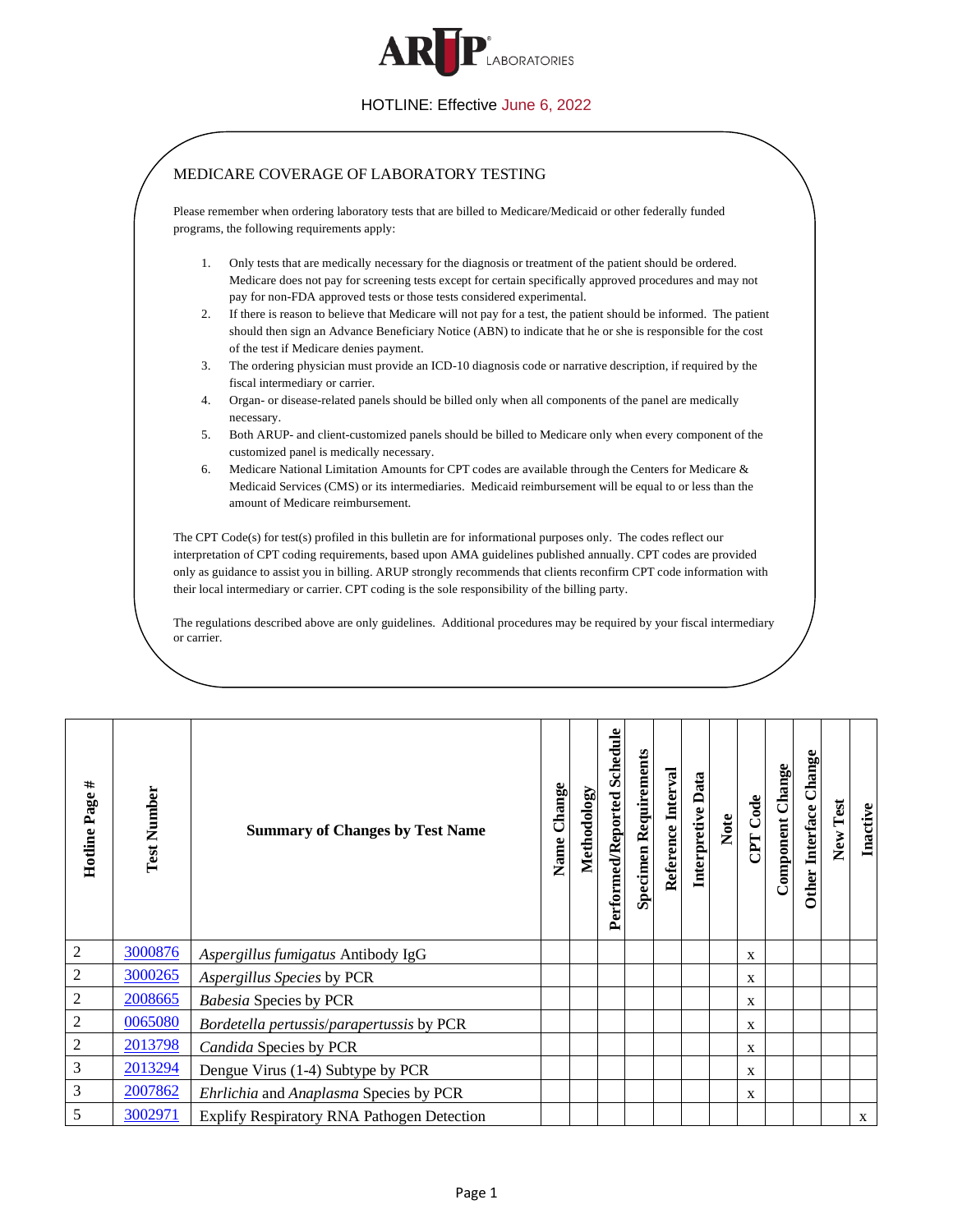

| Hotline Page #                 | <b>Test Number</b>             | <b>Summary of Changes by Test Name</b>                                               | Name Change | Methodology | Performed/Reported Schedule | Specimen Requirements | Reference Interval | Interpretive Data | Note | CPT Code | Component Change | Other Interface Change | New Test          | Inactive |
|--------------------------------|--------------------------------|--------------------------------------------------------------------------------------|-------------|-------------|-----------------------------|-----------------------|--------------------|-------------------|------|----------|------------------|------------------------|-------------------|----------|
| $\mathfrak 3$                  | 2011660                        | Gastrointestinal Parasite and Microsporidia by PCR                                   |             |             |                             |                       |                    |                   |      | X        |                  |                        |                   |          |
| 3                              | 2011148                        | Herpes Simplex Virus (HSV) by PCR with Reflex to<br>HSV (HSV-1/HSV-2) Subtype by PCR |             |             |                             |                       |                    |                   |      | X        |                  |                        |                   |          |
| 3                              | 2010095                        | Herpes Simplex Virus (HSV-1/HSV-2) Subtype by<br><b>PCR</b>                          |             |             |                             |                       |                    |                   |      | X        |                  |                        |                   |          |
| 3                              | 0070036                        | Histamine, Plasma                                                                    |             |             |                             | X                     |                    |                   |      |          |                  |                        |                   |          |
| 5                              | 0060158                        | Leptospira Culture                                                                   |             |             |                             |                       |                    |                   |      |          |                  |                        |                   | X        |
| 3                              | 3004792                        | Leukotriene E4, 24-Hour Urine                                                        |             |             |                             | X                     |                    |                   |      |          |                  |                        |                   |          |
| 3                              | 2004963                        | Malaria Species Identification by PCR                                                |             |             |                             |                       |                    |                   |      | X        |                  |                        |                   |          |
| 3                              | 2011626                        | Microsporidia by PCR                                                                 |             |             |                             |                       |                    |                   |      | X        |                  |                        |                   |          |
| 4                              | 2014546                        | Norovirus, Groups 1 and 2 by PCR                                                     |             |             |                             |                       |                    |                   |      | X        |                  |                        |                   |          |
| 4                              | 2008670                        | Tick-Borne Disease Panel by PCR, Blood                                               |             |             |                             |                       |                    |                   |      | X        |                  |                        |                   |          |
| 4                              | 2011172                        | Urogenital Ureaplasma and Mycoplasma Species by<br><b>PCR</b>                        |             |             |                             |                       |                    |                   |      | X        |                  |                        |                   |          |
|                                | 3000876<br><b>CPT</b> Code(s): | Aspergillus fumigatus Antibody IgG<br>86317                                          |             |             |                             |                       |                    |                   |      |          |                  |                        | <b>ASPERF IGG</b> |          |
| 3000265<br><b>CPT</b> Code(s): |                                | <b>ASPERPCR</b><br>Aspergillus Species by PCR<br>87798 x2                            |             |             |                             |                       |                    |                   |      |          |                  |                        |                   |          |
|                                | 2008665<br><b>CPT</b> Code(s): | <b>Babesia Species by PCR</b><br>87798 x2                                            |             |             |                             |                       |                    |                   |      |          |                  |                        | <b>BABPCR</b>     |          |
| 0065080<br><b>CPT</b> Code(s): |                                | <b>BORD PCR</b><br>Bordetella pertussis/parapertussis by PCR<br>87798 x2             |             |             |                             |                       |                    |                   |      |          |                  |                        |                   |          |
|                                | 2013798                        | <b>Candida Species by PCR</b>                                                        |             |             |                             |                       |                    |                   |      |          |                  |                        | <b>CANDPCR</b>    |          |

**CPT Code(s):** 87481 x5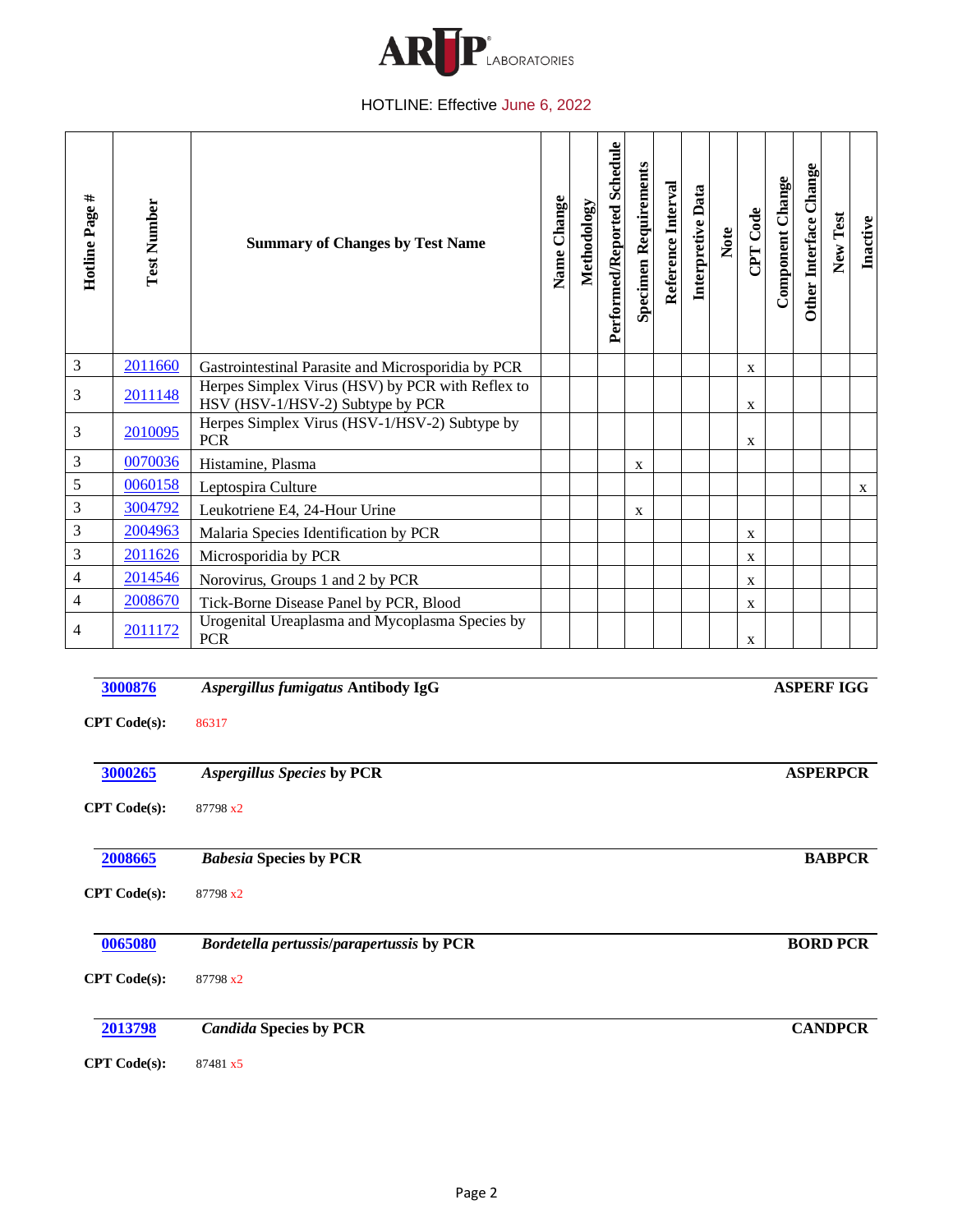

| 2013294             | Dengue Virus (1-4) Subtype by PCR                                                                                                                                                                                                                                                                                                                                                                                                                                                                                                                                                                                                                                                                                                                                                                    | <b>DENGUEPCR</b>  |
|---------------------|------------------------------------------------------------------------------------------------------------------------------------------------------------------------------------------------------------------------------------------------------------------------------------------------------------------------------------------------------------------------------------------------------------------------------------------------------------------------------------------------------------------------------------------------------------------------------------------------------------------------------------------------------------------------------------------------------------------------------------------------------------------------------------------------------|-------------------|
| <b>CPT</b> Code(s): | 87798 x4                                                                                                                                                                                                                                                                                                                                                                                                                                                                                                                                                                                                                                                                                                                                                                                             |                   |
| 2007862             | <b>Ehrlichia and Anaplasma Species by PCR</b>                                                                                                                                                                                                                                                                                                                                                                                                                                                                                                                                                                                                                                                                                                                                                        | <b>EHR ANAPCR</b> |
| <b>CPT</b> Code(s): | 87798 x4                                                                                                                                                                                                                                                                                                                                                                                                                                                                                                                                                                                                                                                                                                                                                                                             |                   |
| 2011660             | <b>Gastrointestinal Parasite and Microsporidia by PCR</b>                                                                                                                                                                                                                                                                                                                                                                                                                                                                                                                                                                                                                                                                                                                                            | <b>PARAMICPCR</b> |
| <b>CPT</b> Code(s): | 87505; 87798 x2                                                                                                                                                                                                                                                                                                                                                                                                                                                                                                                                                                                                                                                                                                                                                                                      |                   |
| 2011148             | Herpes Simplex Virus (HSV) by PCR with Reflex to HSV (HSV-1/HSV-2)<br><b>Subtype by PCR</b>                                                                                                                                                                                                                                                                                                                                                                                                                                                                                                                                                                                                                                                                                                          | <b>HSVPCR RFX</b> |
| <b>CPT</b> Code(s): | 87529; if reflexed, add 87529 x2                                                                                                                                                                                                                                                                                                                                                                                                                                                                                                                                                                                                                                                                                                                                                                     |                   |
| 2010095             | Herpes Simplex Virus (HSV-1/HSV-2) Subtype by PCR                                                                                                                                                                                                                                                                                                                                                                                                                                                                                                                                                                                                                                                                                                                                                    | <b>HSVTYPEPCR</b> |
| <b>CPT</b> Code(s): | 87529 x2                                                                                                                                                                                                                                                                                                                                                                                                                                                                                                                                                                                                                                                                                                                                                                                             |                   |
| 0070036             | Histamine, Plasma                                                                                                                                                                                                                                                                                                                                                                                                                                                                                                                                                                                                                                                                                                                                                                                    | <b>HIST-P</b>     |
|                     | <b>Specimen Required:</b> Collect: Lavender (EDTA) or pink $(K_2EDTA)$ . Collect in a pre-chilled tube and on ice.<br>Specimen Preparation: Centrifuge refrigerated and separate upper two-thirds of plasma within 20 minutes. If EDTA gel collection tube<br>is used, the plasma must be collected immediately after centrifugation and frozen separately.<br>Transfer 1 mL plasma to an ARUP Standard Transport Tube and freeze immediately. (Min: 0.5 mL)<br>Storage/Transport Temperature: CRITICAL FROZEN. Separate specimens must be submitted when multiple tests are ordered.<br>Unacceptable Conditions: Lipemic or hemolyzed specimens.<br>Stability (collection to initiation of testing): After separation from cells: Ambient: Unacceptable; Refrigerated: 6 hours; Frozen: 6<br>months |                   |
| 3004792             | Leukotriene E4, 24-Hour Urine                                                                                                                                                                                                                                                                                                                                                                                                                                                                                                                                                                                                                                                                                                                                                                        | LTE 24 URN        |
|                     | Specimen Required: Patient Prep: Patients taking 5-lipoxygenase inhibitor Zileuton/Zyflo may have decreased concentrations of leukotriene E4 (LTE4). If<br>possible, discontinue 48 hours prior to collection.<br>Collect: 24-hour urine. Refrigerate during collection.<br>Specimen Preparation: From a well-mixed 24-hour collection transfer 5 mL urine to ARUP Standard Transport Tubes (Min: 2 mL).<br>Test is not performed at ARUP; separate specimens must be submitted when multiple tests are ordered.<br>Storage/Transport Temperature: Frozen. Also acceptable: Refrigerated<br>Stability (collection to initiation of testing): Ambient: 24 hours; Refrigerated: 1 week; Frozen: 1 month                                                                                                |                   |
| 2004963             | <b>Malaria Species Identification by PCR</b>                                                                                                                                                                                                                                                                                                                                                                                                                                                                                                                                                                                                                                                                                                                                                         | <b>MALARIAPCR</b> |
| <b>CPT</b> Code(s): | 87798 x5                                                                                                                                                                                                                                                                                                                                                                                                                                                                                                                                                                                                                                                                                                                                                                                             |                   |
| 2011626             | <b>Microsporidia by PCR</b>                                                                                                                                                                                                                                                                                                                                                                                                                                                                                                                                                                                                                                                                                                                                                                          | <b>MICROSPCR</b>  |
| <b>CPT</b> Code(s): | 87798 x2                                                                                                                                                                                                                                                                                                                                                                                                                                                                                                                                                                                                                                                                                                                                                                                             |                   |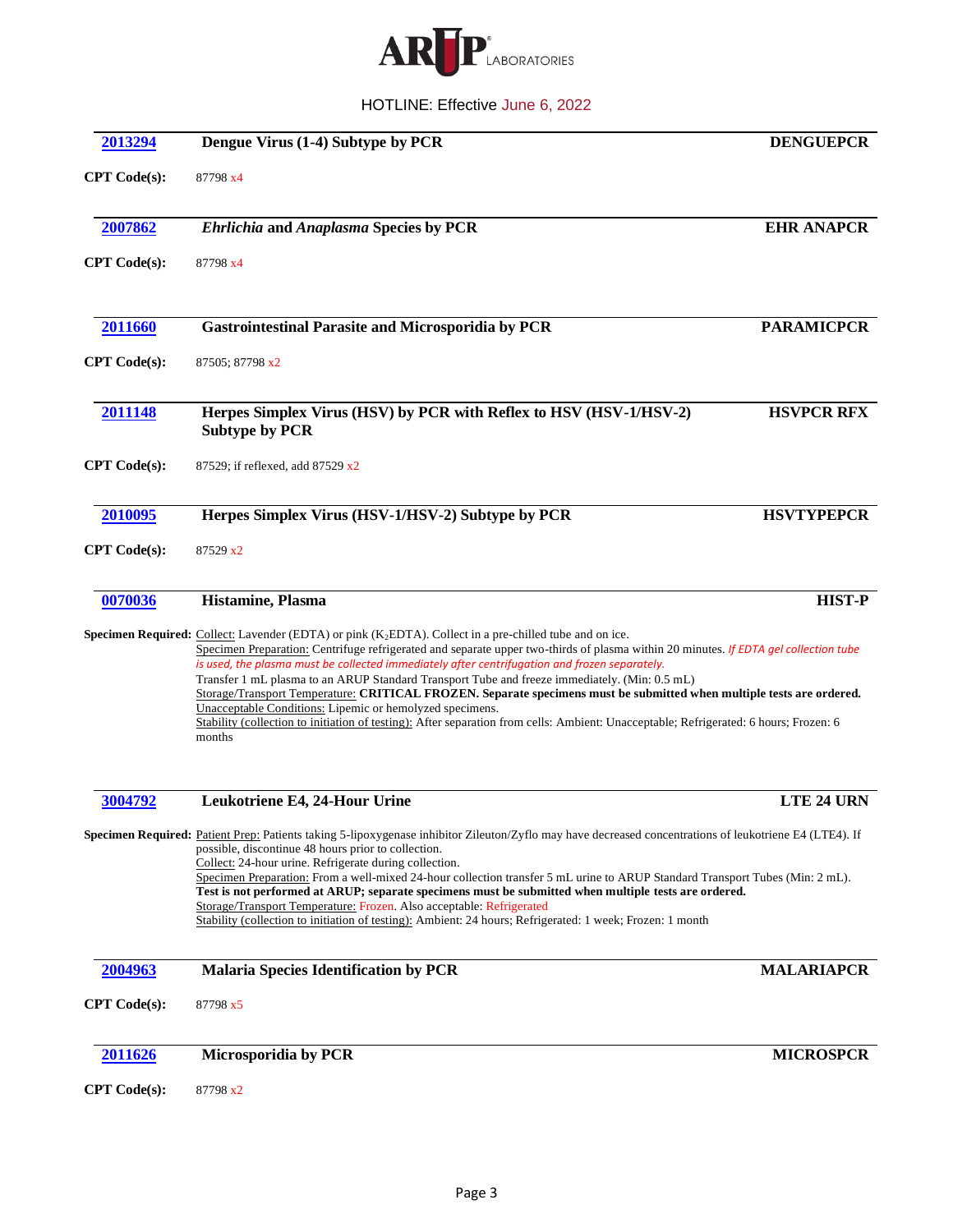

| 2014546      | Norovirus, Groups 1 and 2 by PCR                    | <b>NOROPCR</b>    |
|--------------|-----------------------------------------------------|-------------------|
| CPT Code(s): | 87798 x2                                            |                   |
| 2008670      | <b>Tick-Borne Disease Panel by PCR, Blood</b>       | <b>TICKPCR</b>    |
| CPT Code(s): | 87798 x6                                            |                   |
| 2011172      | Urogenital Ureaplasma and Mycoplasma Species by PCR | <b>UR MYCOPCR</b> |
| CPT Code(s): | 87798 x3: 87563                                     |                   |